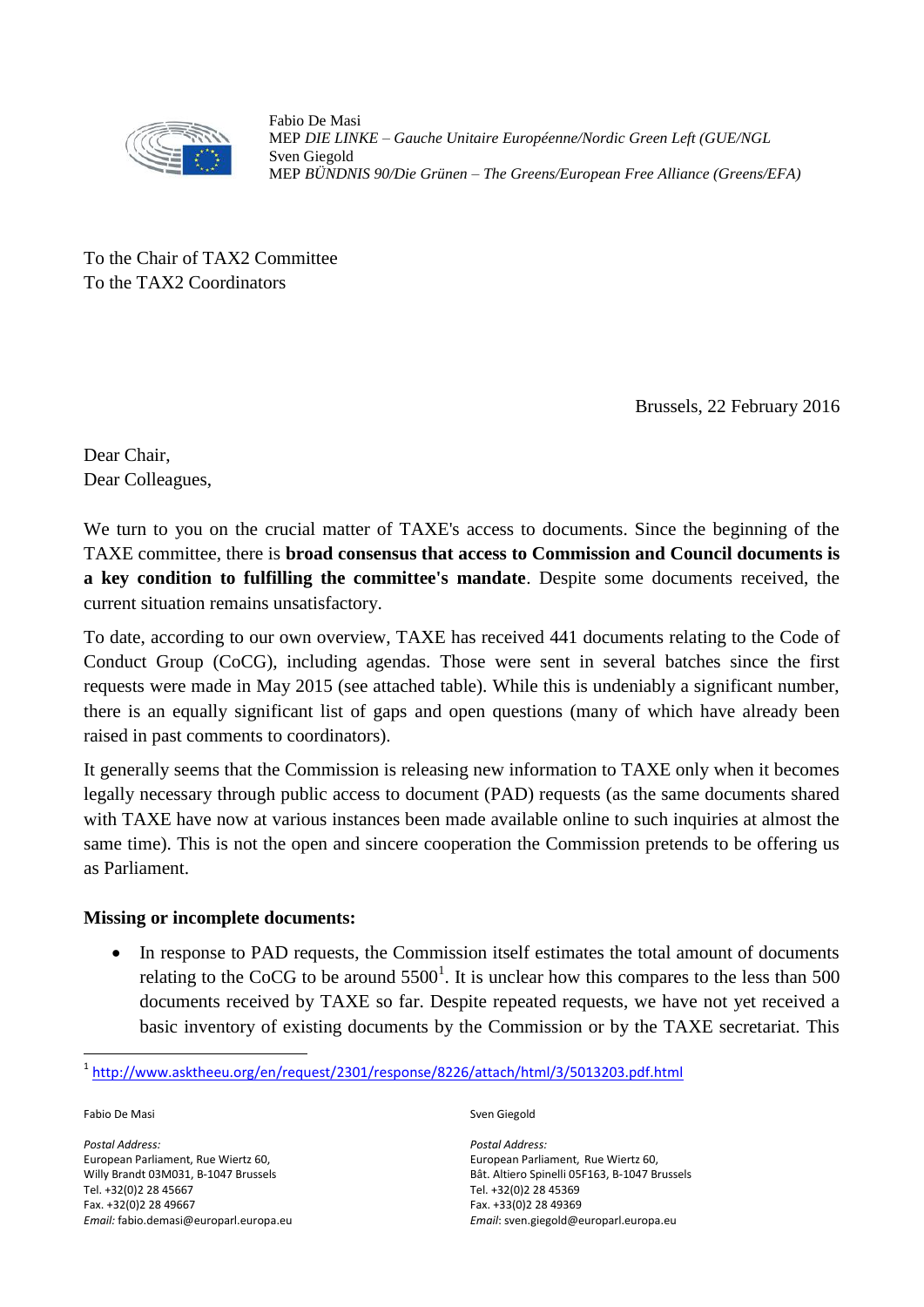means that any assessment of whether TAXE has been provided with all relevant documents remains speculative.

- We have received 28 **meeting minutes** by the Commission for an estimated 126 meetings since 1998. It is not clear how these documents were selected and whether all other minutes relate to processes still on-going at the CoCG.
- For the period from 2002 to early 2015, we have received **meeting agendas** which allow us to compare received minutes against a list of meetings. For 1998-2001, we don't even know when and how many meetings took place.
- For 1998-2005, received **room documents** are for the most part unnumbered and undated, so it is impossible to know to which meeting they refer and whether all documents have been made available. For 2006-2015, room documents have been provided but gaps remain, for instance on the session of 7 May 2007 we have received room documents 5 and 6, but not 1- 4.
- We have received **no further documents** from the CoCG other than minutes and official room documents (such as aide-memoires, non-papers etc.) for which we have been told informally that they exist.
- No documents at all have been received for meetings after June 2015.
- We have received nothing (except agendas) for other Council fora (ECOFIN, Economic Policy Committee, Working Party on Tax Questions) and only incomplete information for Commission fora (Working Party IV - direct taxation, Tax Policy Group, EU Joint Transfer Pricing Forum) as requested in April and May 2015.
- We have still not received the register of harmful tax practices like the one that was made available to researchers at the University of Amsterdam.

## **We therefore would like the TAX2 coordinators to agree on doing the following:**

- Ask Mr Quest from DG TAXUD to clarify the situation as regards missing and incomplete documents. If he is not in a position to provide an immediate answer during today's meeting, he should be requested to ensure in due course that TAX2 is provided with all lacking documents from ECOFIN, the Economic Policy Committee, the Working Party on Tax Questions and the CoCG up to today.
- For any requested document not in the Commission's possession, send another formal request to the Council urging it to support the committee's by providing above said documents.
- While maintaining the general criticism of the reading room format which does not do justice to democratic principles, ensure that conditions for consulting CoCG minutes in a secured room are at least no less than those agreed for TTIP documents (but coffee should be provided like it was done during TAXE I reading sessions). Note taking in the room should be allowed and those notes should be permitted to be taken out of the room, all TAX2 members should be allowed to see the documents, as well as political group staff and

Fabio De Masi

*Postal Address:* European Parliament, Rue Wiertz 60, Willy Brandt 03M031, B-1047 Brussels Tel. +32(0)2 28 45667 Fax. +32(0)2 28 49667 *Email:* fabio.demasi@europarl.europa.eu Sven Giegold

*Postal Address:* European Parliament, Rue Wiertz 60, Bât. Altiero Spinelli 05F163, B-1047 Brussels Tel. +32(0)2 28 45369 Fax. +33(0)2 28 49369 *Email*: sven.giegold@europarl.europa.eu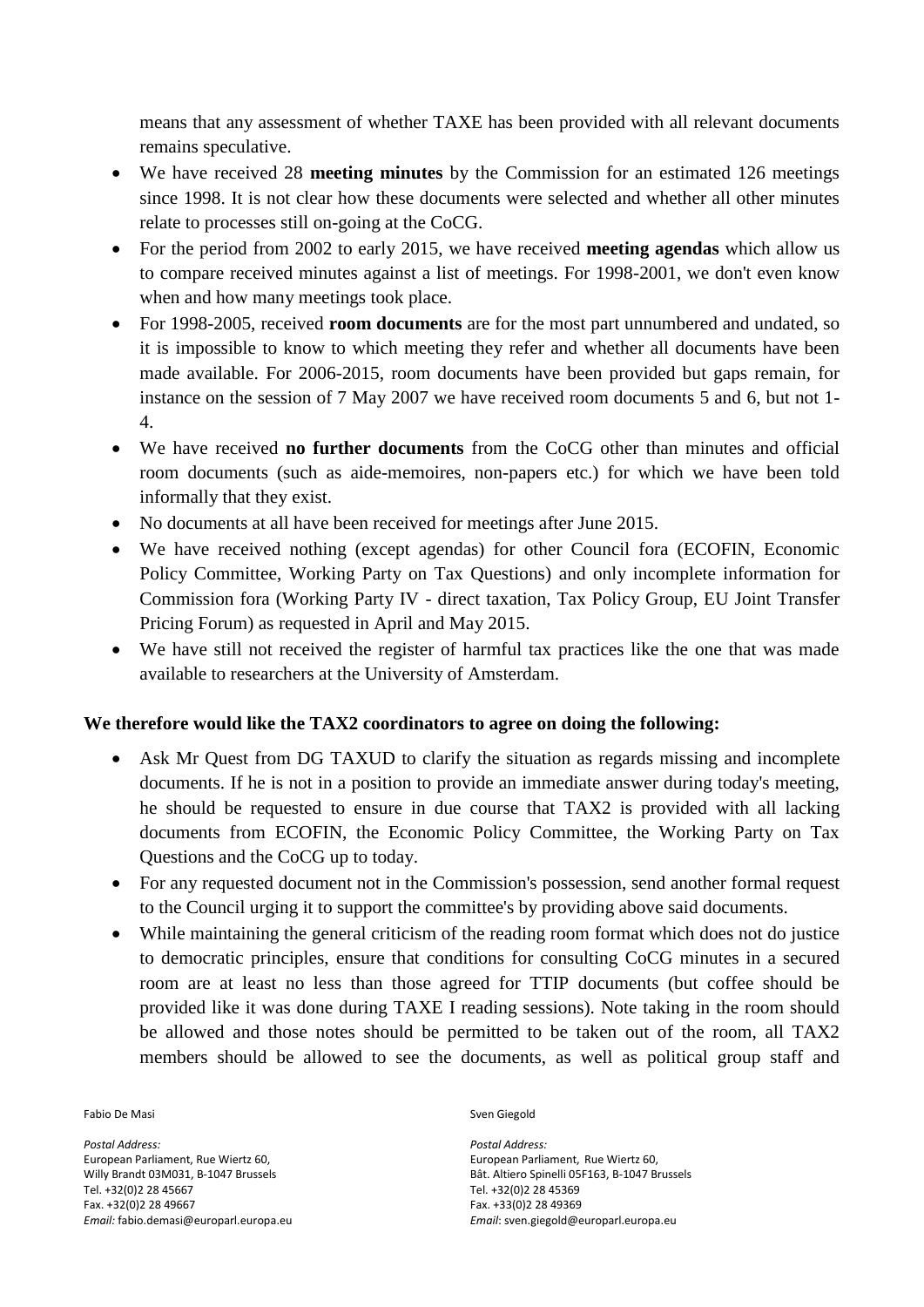members' assistants. Documents should be available as many times as members request to analyse them during a sufficiently long period of time.

 Make joint reading room sessions possible and arrange them according to the practice of the Banking Union Working Group when consulting ECB documents including a briefing prepared in advance by the committee secretariat.

We remain at your disposal and look forward to a positive response.

Best regards,

Far.

\_\_\_\_\_\_\_\_\_\_\_\_\_\_\_\_\_\_\_\_\_\_\_\_

Guen Giegold

Fabio De Masi Sven Giegold

Attached: Documents of the Code of Conduct Group on business taxation received by the TAXE/TAX2 Committees of the European Parliament from the European Commission

Fabio De Masi

*Postal Address:* European Parliament, Rue Wiertz 60, Willy Brandt 03M031, B-1047 Brussels Tel. +32(0)2 28 45667 Fax. +32(0)2 28 49667 *Email:* fabio.demasi@europarl.europa.eu Sven Giegold

*Postal Address:* European Parliament, Rue Wiertz 60, Bât. Altiero Spinelli 05F163, B-1047 Brussels Tel. +32(0)2 28 45369 Fax. +33(0)2 28 49369 *Email*: sven.giegold@europarl.europa.eu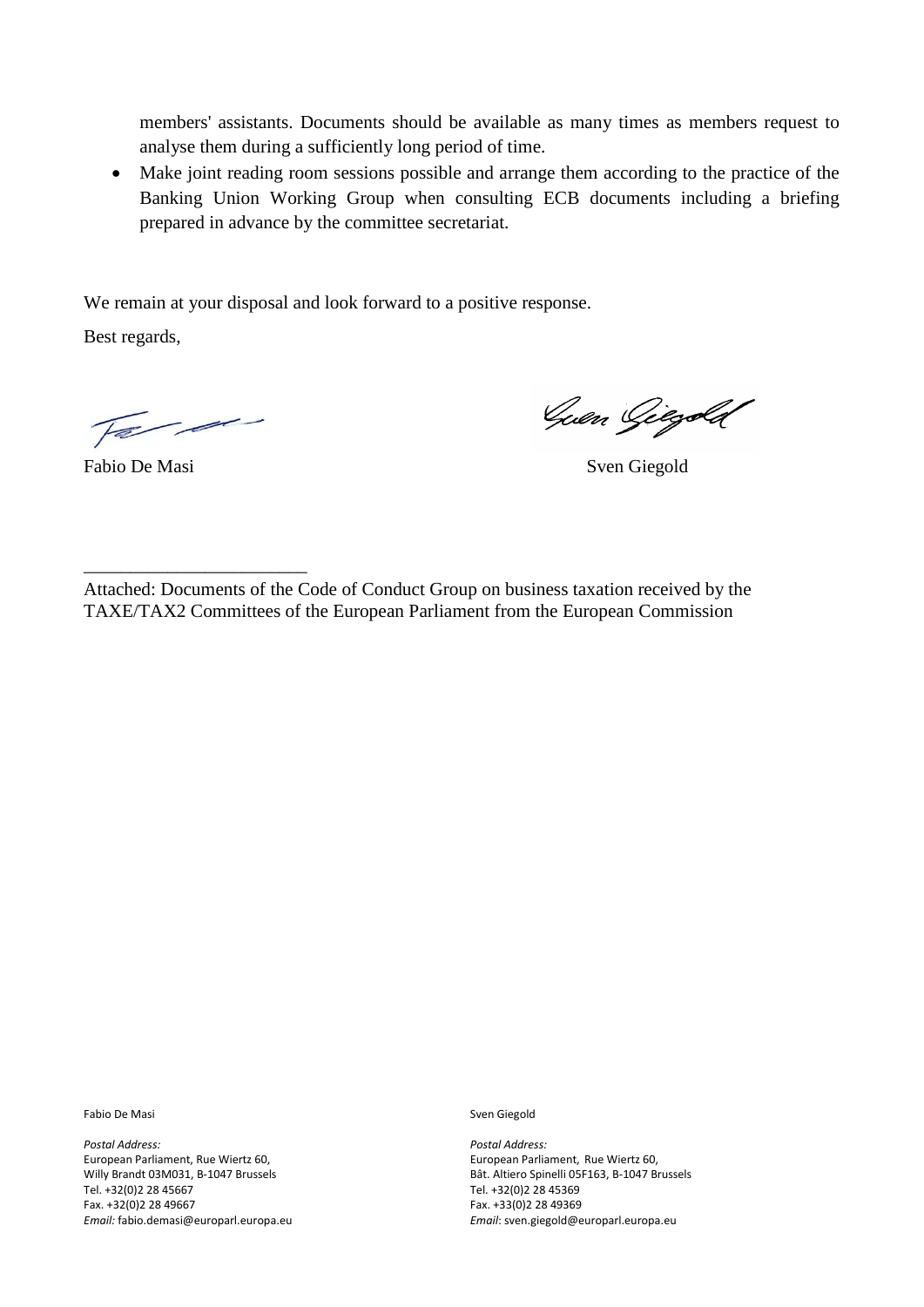## Documents of the Code of Conduct Group on business taxation received by the TAXE/TAX2 Committees of the European Parliament from the European Commission

| Year | Date                     | Agenda | Minutes RD01   |                | <b>RD02</b> | RD03 RD04 | <b>RD05</b> | <b>RD06</b> | <b>RD07</b> | RD08 RD09 RD10 | <b>RD11</b> | <b>RD12</b> | RD13 RD14 RD15 |  | <b>RD16</b> |  |  | RD17 RD18 RD19 RD20 RD21 RD01A1 RD01A2 RD02A2 RD04A2 RD05A1 |  |  | RD05A2 RD05A3 | RD05R | <b>RD06A1</b> | Other | <b>Total</b> |
|------|--------------------------|--------|----------------|----------------|-------------|-----------|-------------|-------------|-------------|----------------|-------------|-------------|----------------|--|-------------|--|--|-------------------------------------------------------------|--|--|---------------|-------|---------------|-------|--------------|
|      | 1998 01/01/1998          |        |                |                |             |           |             |             |             |                |             |             |                |  |             |  |  |                                                             |  |  |               |       |               |       |              |
|      | 08/05/1998               |        |                |                |             |           |             |             |             |                |             |             |                |  |             |  |  |                                                             |  |  |               |       |               |       |              |
|      | 16/07/1998               |        |                |                |             |           |             |             |             |                |             |             |                |  |             |  |  |                                                             |  |  |               |       |               |       |              |
| 1999 | 01/01/1999               |        |                |                |             |           |             |             |             |                |             |             |                |  |             |  |  |                                                             |  |  |               |       |               |       |              |
|      | 16/02/1999               |        |                |                |             |           |             |             |             |                |             |             |                |  |             |  |  |                                                             |  |  |               |       |               |       |              |
|      | 15/10/1999               |        |                |                |             |           |             |             |             |                |             |             |                |  |             |  |  |                                                             |  |  |               |       |               |       |              |
|      | 2000 01/01/2000          |        |                |                |             |           |             |             |             |                |             |             |                |  |             |  |  |                                                             |  |  |               |       |               |       |              |
|      | 22/02/2000               |        |                |                |             |           |             |             |             |                |             |             |                |  |             |  |  |                                                             |  |  |               |       |               |       |              |
|      | 19/04/2000               |        |                |                |             |           |             |             |             |                |             |             |                |  |             |  |  |                                                             |  |  |               |       |               |       |              |
|      | 20/09/2000               |        |                |                |             |           |             |             |             |                |             |             |                |  |             |  |  |                                                             |  |  |               |       |               |       |              |
| 2001 | 01/01/2001               |        |                |                |             |           |             |             |             |                |             |             |                |  |             |  |  |                                                             |  |  |               |       |               |       |              |
|      | 19/02/2001               |        |                |                |             |           |             |             |             |                |             |             |                |  |             |  |  |                                                             |  |  |               |       |               |       |              |
| 2002 | 01/01/2002               |        |                |                |             |           |             |             |             |                |             |             |                |  |             |  |  |                                                             |  |  |               |       |               |       | 38           |
|      | 19/03/2002               |        |                |                |             |           |             |             |             |                |             |             |                |  |             |  |  |                                                             |  |  |               |       |               |       |              |
|      | 18/04/2002               |        |                |                |             |           |             |             |             |                |             |             |                |  |             |  |  |                                                             |  |  |               |       |               |       |              |
|      | 06/05/2002               |        |                |                |             |           |             |             |             |                |             |             |                |  |             |  |  |                                                             |  |  |               |       |               |       |              |
|      | 15/06/2002               |        |                |                |             |           |             |             |             |                |             |             |                |  |             |  |  |                                                             |  |  |               |       |               |       |              |
|      | 11/07/2002               |        |                |                |             |           |             |             |             |                |             |             |                |  |             |  |  |                                                             |  |  |               |       |               |       |              |
|      | 17/09/2002               |        |                |                |             |           |             |             |             |                |             |             |                |  |             |  |  |                                                             |  |  |               |       |               |       |              |
|      | 17/10/2002               |        |                |                |             |           |             |             |             |                |             |             |                |  |             |  |  |                                                             |  |  |               |       |               |       |              |
|      | 19/11/2002               |        |                |                |             |           |             |             |             |                |             |             |                |  |             |  |  |                                                             |  |  |               |       |               |       |              |
| 2003 | 01/01/2003               |        |                |                |             |           |             |             |             |                |             |             |                |  |             |  |  |                                                             |  |  |               |       |               |       |              |
|      | 04/02/2003               |        |                |                |             |           |             |             |             |                |             |             |                |  |             |  |  |                                                             |  |  |               |       |               |       |              |
|      | 20/02/2003               |        |                |                |             |           |             |             |             |                |             |             |                |  |             |  |  |                                                             |  |  |               |       |               |       |              |
|      | 24/02/2003               |        |                |                |             |           |             |             |             |                |             |             |                |  |             |  |  |                                                             |  |  |               |       |               |       |              |
|      | 03/03/2003               |        |                |                |             |           |             |             |             |                |             |             |                |  |             |  |  |                                                             |  |  |               |       |               |       |              |
|      | 06/06/2003               |        |                |                |             |           |             |             |             |                |             |             |                |  |             |  |  |                                                             |  |  |               |       |               |       |              |
|      | 11/09/2003               |        |                |                |             |           |             |             |             |                |             |             |                |  |             |  |  |                                                             |  |  |               |       |               |       |              |
|      | 12/09/2003               |        |                |                |             |           |             |             |             |                |             |             |                |  |             |  |  |                                                             |  |  |               |       |               |       |              |
|      | 18/09/2003               |        |                |                |             |           |             |             |             |                |             |             |                |  |             |  |  |                                                             |  |  |               |       |               |       |              |
|      | 06/10/2003               |        |                |                |             |           |             |             |             |                |             |             |                |  |             |  |  |                                                             |  |  |               |       |               |       |              |
|      | 22/10/2003               |        |                |                |             |           |             |             |             |                |             |             |                |  |             |  |  |                                                             |  |  |               |       |               |       |              |
|      | 05/11/2003               |        |                |                |             |           |             |             |             |                |             |             |                |  |             |  |  |                                                             |  |  |               |       |               |       |              |
| 2004 | 01/01/2004               |        |                |                |             |           |             |             |             |                |             |             |                |  |             |  |  |                                                             |  |  |               |       |               |       |              |
|      | 05/03/2004               |        |                |                |             |           |             |             |             |                |             |             |                |  |             |  |  |                                                             |  |  |               |       |               |       |              |
|      | 23/03/2004               |        |                |                |             |           |             |             |             |                |             |             |                |  |             |  |  |                                                             |  |  |               |       |               |       |              |
|      | 29/04/2004               |        |                |                |             |           |             |             |             |                |             |             |                |  |             |  |  |                                                             |  |  |               |       |               |       |              |
|      | 09/07/2004               |        |                |                |             |           |             |             |             |                |             |             |                |  |             |  |  |                                                             |  |  |               |       |               |       |              |
|      | 16/07/2004               |        |                |                |             |           |             |             |             |                |             |             |                |  |             |  |  |                                                             |  |  |               |       |               |       |              |
|      | 06/10/2004               |        |                |                |             |           |             |             |             |                |             |             |                |  |             |  |  |                                                             |  |  |               |       |               |       |              |
|      | 11/10/2004               |        |                |                |             |           |             |             |             |                |             |             |                |  |             |  |  |                                                             |  |  |               |       |               |       |              |
|      | 29/10/2004               |        |                |                |             |           |             |             |             |                |             |             |                |  |             |  |  |                                                             |  |  |               |       |               |       |              |
| 2005 | 08/11/2004<br>01/01/2005 |        |                |                |             |           |             |             |             |                |             |             |                |  |             |  |  |                                                             |  |  |               |       |               |       |              |
|      | 24/02/2005               |        |                |                |             |           |             |             |             |                |             |             |                |  |             |  |  |                                                             |  |  |               |       |               |       |              |
|      | 24/05/2005               |        |                |                |             |           |             |             |             |                |             |             |                |  |             |  |  |                                                             |  |  |               |       |               |       |              |
|      | 15/09/2005               |        | $\overline{1}$ | $\overline{1}$ |             |           |             |             |             |                |             |             |                |  |             |  |  |                                                             |  |  |               |       |               |       |              |
|      | 18/10/2005               |        |                |                |             |           |             |             |             |                |             |             |                |  |             |  |  |                                                             |  |  |               |       |               |       |              |
|      | 23/11/2005               |        |                |                |             |           |             |             |             |                |             |             |                |  |             |  |  |                                                             |  |  |               |       |               |       |              |
|      | 01/12/2005               |        |                |                |             |           |             |             |             |                |             |             |                |  |             |  |  |                                                             |  |  |               |       |               |       |              |
| 2006 | 28/03/2006               |        |                |                |             |           |             |             |             |                |             |             |                |  |             |  |  |                                                             |  |  |               |       |               |       |              |
|      | 27/04/2006               |        |                |                |             |           |             |             |             |                |             |             |                |  |             |  |  |                                                             |  |  |               |       |               |       |              |
|      | 11/05/2006               |        |                |                |             |           |             |             |             |                |             |             |                |  |             |  |  |                                                             |  |  |               |       |               |       |              |
|      | 16/05/2006               |        |                |                |             |           |             |             |             |                |             |             |                |  |             |  |  |                                                             |  |  |               |       |               |       |              |
|      | 11/10/2006               |        |                |                |             |           |             |             |             |                |             |             |                |  |             |  |  |                                                             |  |  |               |       |               |       |              |
|      | 08/11/2006               |        |                |                |             |           |             |             |             |                |             |             |                |  |             |  |  |                                                             |  |  |               |       |               |       |              |
| 2007 | 13/02/2007               |        |                |                |             |           |             |             |             |                |             |             |                |  |             |  |  |                                                             |  |  |               |       |               |       |              |
|      | 17/04/2007               |        |                |                |             |           |             |             |             |                |             |             |                |  |             |  |  |                                                             |  |  |               |       |               |       |              |
|      | 07/05/2007               |        |                |                |             |           |             |             |             |                |             |             |                |  |             |  |  |                                                             |  |  |               |       |               |       |              |
|      | 19/09/2007               |        |                |                |             |           |             |             |             |                |             |             |                |  |             |  |  |                                                             |  |  |               |       |               |       |              |
|      | 16/10/2007               |        |                |                |             |           |             |             |             |                |             |             |                |  |             |  |  |                                                             |  |  |               |       |               |       |              |
|      | 20/11/2007               |        |                |                |             |           |             |             |             |                |             |             |                |  |             |  |  |                                                             |  |  |               |       |               |       |              |
| 2008 | 06/02/2008               |        |                |                |             |           |             |             |             |                |             |             |                |  |             |  |  |                                                             |  |  |               |       |               |       |              |
|      | 22/04/2008               |        |                |                |             |           |             |             |             |                |             |             |                |  |             |  |  |                                                             |  |  |               |       |               |       |              |
|      | 07/05/2008               |        |                |                |             |           |             |             |             |                |             |             |                |  |             |  |  |                                                             |  |  |               |       |               |       |              |
|      | 12/05/2008               |        |                |                |             |           |             |             |             |                |             |             |                |  |             |  |  |                                                             |  |  |               |       |               |       |              |
|      | 09/09/2008               |        |                |                |             |           |             |             |             |                |             |             |                |  |             |  |  |                                                             |  |  |               |       |               |       |              |
|      | 18/11/2008               |        |                |                |             |           |             |             |             |                |             |             |                |  |             |  |  |                                                             |  |  |               |       |               |       |              |
| 2009 | 05/02/2009               |        |                |                |             |           |             |             |             |                |             |             |                |  |             |  |  |                                                             |  |  |               |       |               |       |              |
|      | 15/05/2009               |        |                |                |             |           |             |             |             |                |             |             |                |  |             |  |  |                                                             |  |  |               |       |               |       |              |
|      | 29/06/2009               |        |                |                |             |           |             |             |             |                |             |             |                |  |             |  |  |                                                             |  |  |               |       |               |       |              |
|      | 23/09/2009               |        |                |                |             |           |             |             |             |                |             |             |                |  |             |  |  |                                                             |  |  |               |       |               |       |              |
|      | 27/10/2009               |        |                |                |             |           |             |             |             |                |             |             |                |  |             |  |  |                                                             |  |  |               |       |               |       |              |
|      | 18/11/2009               |        |                |                |             |           |             |             |             |                |             |             |                |  |             |  |  |                                                             |  |  |               |       |               |       |              |